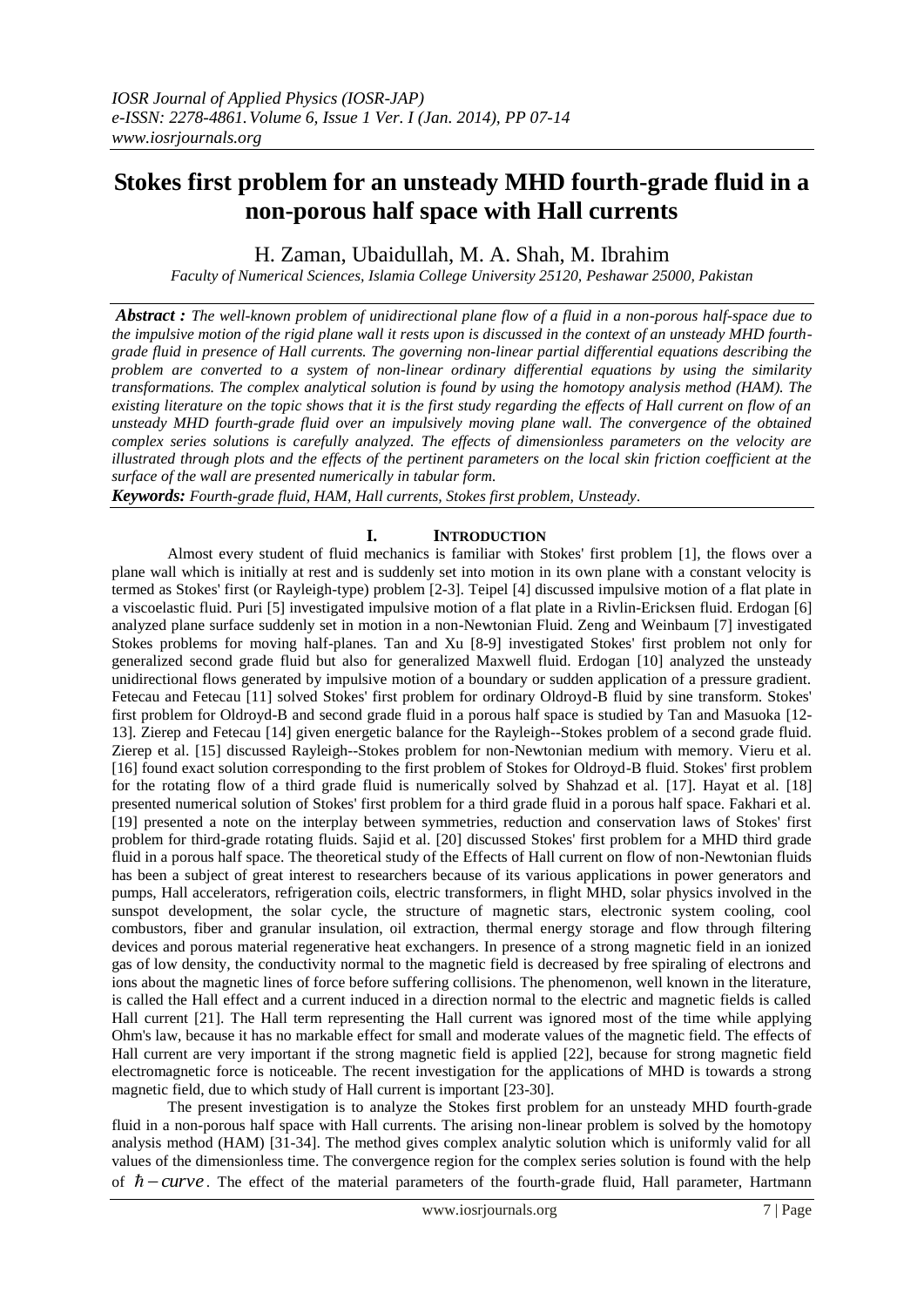number and homotopy parameter on the velocity and its time series are investigated for the impulsive motion of the wall.

#### **II. FORMULATION OF THE PROBLEM AND ITS ANALYTIC SOLUTION**

We consider the unsteady flow of an electrically conducting incompressible fourth-grade fluid past a rigid plane wall coinciding with the plane  $y = 0$ . The fluid over the plane wall is initially at rest and it sets in motion due to the sudden jerked of the wall subjected to a uniform transverse magnetic field. It is assumed that the flow takes place in the upper half plane  $y > 0$  with the wall on the  $x - axis$ . The Cauchy stress tensor **T** for a fourth-grade fluid is given as [35]

$$
\mathbf{T} = -p\mathbf{I} + \mu \mathbf{A}_1 + \alpha_1 \mathbf{A}_2 + \alpha_2 \mathbf{A}_1^2 + \beta_1 \mathbf{A}_3 + \beta_2 (\mathbf{A}_1 \mathbf{A}_2 + \mathbf{A}_2 \mathbf{A}_1) + \beta_3 (tr \mathbf{A}_1^2) \mathbf{A}_1 + \gamma_1 \mathbf{A}_4 + \gamma_2 (\mathbf{A}_3 \mathbf{A}_1 + \mathbf{A}_1 \mathbf{A}_3) + \gamma_3 \mathbf{A}_2^2 + \gamma_4 (\mathbf{A}_2 \mathbf{A}_1^2 + \mathbf{A}_1^2 \mathbf{A}_2) + \gamma_5 (tr \mathbf{A}_2) \mathbf{A}_2 + \gamma_6 (tr \mathbf{A}_2) \mathbf{A}_1^2 + [\gamma_7 (tr \mathbf{A}_3) + \gamma_8 (tr \mathbf{A}_2 \mathbf{A}_1)] \mathbf{A}_1,
$$
 (1)

where p is the scalar pressure, **I** is the identity tensor,  $\oint$  is the coefficient of viscosity,  $\alpha_i$ ,  $\beta_j$ ,  $\gamma_k$  $(i = 1, 2), (j = 1, 2, 3)$  and  $(k = 1, 2,..., 8)$  are the material parameters of fourth-grade fluid, and  $\mathbf{A}_i$  $(i = 1, 2, 3, 4)$  are the first four Rivlin-Ericksen tensors defined by [35]

$$
\mathbf{A}_{1} = (\text{grad } \mathbf{V}) + (\text{grad } \mathbf{V})^{T}, \qquad (2)
$$
  

$$
\mathbf{A}_{n+1} = \frac{d\mathbf{A}_{n}}{dt} + \mathbf{A}_{n} (\text{grad } \mathbf{V}) + (\text{grad } \mathbf{V})^{T} \mathbf{A}_{n}, n = 1, 2, 3. \qquad (3)
$$

The equations governing the magnetohydrodynamic flow with Hall effect are:

$$
\frac{\partial u}{\partial t} = v \frac{\partial^2 u}{\partial y^2} - \frac{\partial B_0^2 (1 + i \epsilon)}{\rho (1 + \epsilon^2)} u + \frac{\alpha_1}{\rho} \frac{\partial^3 u}{\partial y^2 \partial t} + \frac{\beta_1}{\rho} \frac{\partial^4 u}{\partial y^2 \partial t^2} + \frac{6(\beta_2 + \beta_3)}{\rho} \left(\frac{\partial u}{\partial y}\right)^2 \frac{\partial^2 u}{\partial y^2} + \frac{\gamma_1}{\rho} \frac{\partial^5 u}{\partial y^2 \partial t^3} + \frac{2(3\gamma_2 + \gamma_3 + \gamma_4 + \gamma_5 + 3\gamma_7 + \gamma_8)}{\rho} \left[ 2 \frac{\partial u}{\partial y} \frac{\partial^2 u}{\partial y^2} \frac{\partial^2 u}{\partial y \partial t} + \left(\frac{\partial u}{\partial y}\right)^2 \frac{\partial^3 u}{\partial y^2 \partial t} \right], \quad (4)
$$

The boundary and initial conditions are

$$
u(y,t) = u_w = U, \text{ at } y = 0, \text{ for } t > 0,
$$
  
\n
$$
u(y,t) \to 0 \text{ as } y \to \infty,
$$
  
\n
$$
u(y,t) = 0, \text{ at } t = 0, \text{ for } y > 0,
$$
  
\n(5)

where  $u(y,t)$  is the velocity component in the  $x$  – direction, t is time, v is the kinematic viscosity,  $\rho$  is the fluid density,  $\sigma$  is the electrical conductivity of the fluid,  $\mathbf{B}_0$  is the applied magnetic field,  $\in (=w_e \tau_e)$  is the Hall parameter,  $W_e$  and  $\tau_e$  are the cyclotron frequency and collision time of the electrons respectively, and  $U$  is the velocity of the wall. In order to non-dimensionalize the problem let us introduce the similarity transformations

$$
u = Uf(\eta, \xi), \ \eta = \frac{U}{V} \ y, \ \xi = \frac{U^2}{V} t,
$$
 (6)

where  $f(\eta, \xi)$  is the dimensionless velocity function,  $\eta$  is the dimensionless distance from the wall and  $\xi$  is the dimensionless time. Equations (4) and (5) become

$$
f'' + \alpha \frac{\partial f''}{\partial \xi} + \beta \frac{\partial^2 f''}{\partial \xi^2} + \zeta f'^2 f'' + \Gamma_1 \frac{\partial^3 f''}{\partial \xi^3} + 4\Gamma_2 f f'' \frac{\partial f'}{\partial \xi}
$$

$$
+ 2\Gamma_2 f'^2 \frac{\partial f''}{\partial \xi} - \frac{N(1+i\epsilon)}{(1+\epsilon^2)} f - \frac{\partial f}{\partial \xi} = 0, \qquad (7)
$$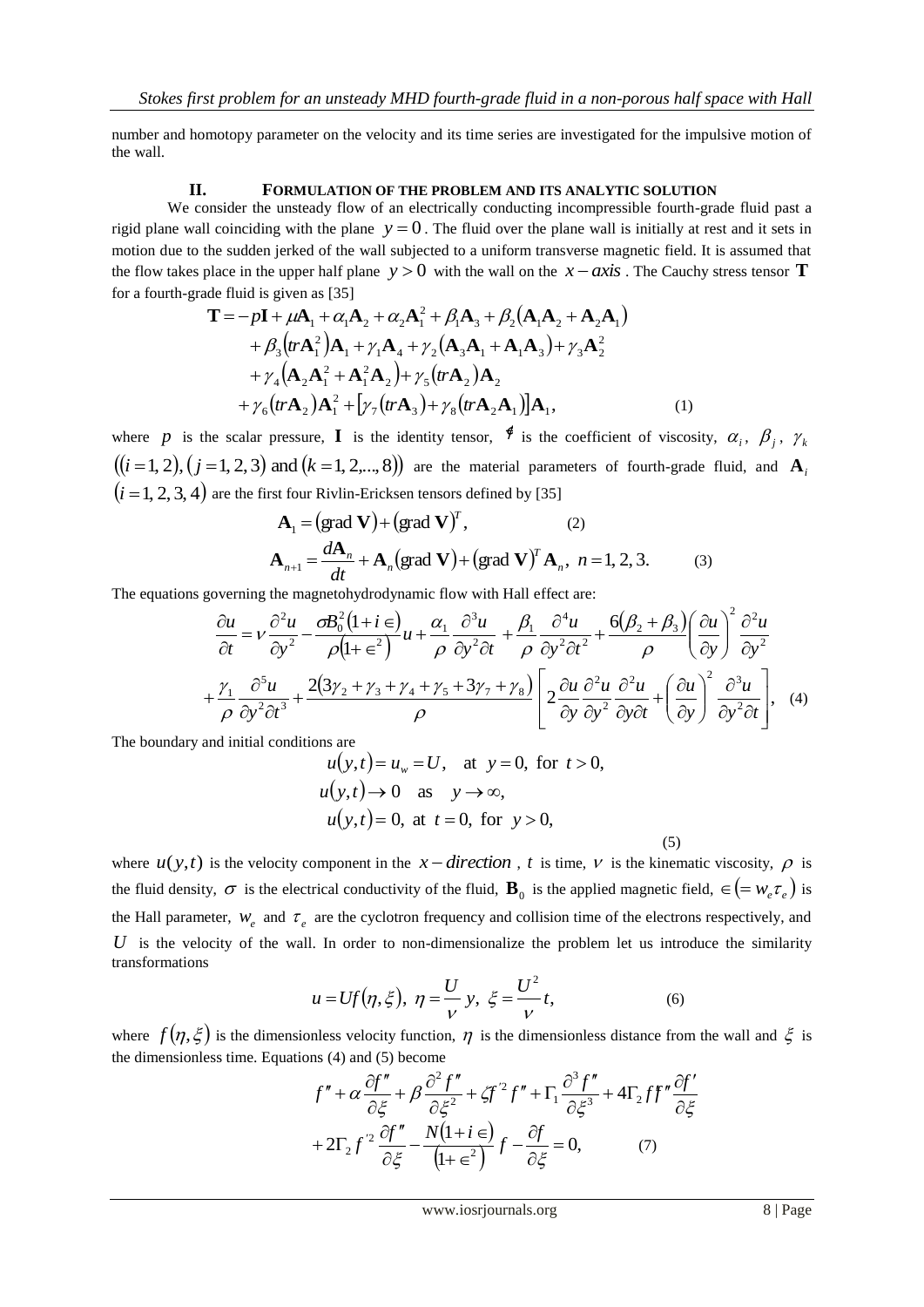$$
f(0,\xi) = 1
$$
,  $f(\infty,\xi) = 0$ , for  $\xi > 0$ ,  
 $f(\eta,0) = 0$ , for  $\eta > 0$ 

 (8) where prime denotes differentiation with respect to  $\eta$ ,  $\alpha = \alpha_1 U^2 / \rho v^2$  is dimensionless second-grade parameter,  $\beta = \beta_1 U^4 / \rho v^3$ ,  $\zeta = 6(\beta_2 + \beta_3)U^4 / \rho v^3$  are dimensionless third-grade parameters,  $\Gamma_1 = \gamma_1 U^6 / \rho v^4$ ,  $\Gamma_2 = (3\gamma_2 + \gamma_3 + \gamma_4 + \gamma_5 + 3\gamma_7 + \gamma_8) U^6 / \rho v^4$  are dimensionless fourth-grade parameters and  $N = \sigma B_0^2 v / \rho U^2$  is the dimensionless modified Hartmann number [36]. The local skin friction coefficient or fractional drag coefficient on the surface of the moving wall is

$$
C_f = \frac{2\tau_{xy}\big|_{y=0}}{\rho u_w^2},\tag{9}
$$

Now using equations (1), (2), (3) and (6) the equation (9) can be written in dimensionless variables as

$$
\frac{1}{2} \times C_f = f'(0,\xi) + \alpha \frac{\partial}{\partial \xi} f'(0,\xi) + \beta \frac{\partial^2 f'(0,\xi)}{\partial \xi^2} \n+ \frac{1}{3} \zeta (f'(0,\xi))^3 + \Gamma_1 \frac{\partial^3 f'(0,\xi)}{\partial \xi^3} + 2\Gamma_2 (f'(0,\xi))^2 \frac{\partial f'(0,\xi)}{\partial \xi},
$$
\n(10)

The boundary conditions (8) lead us to take base functions for the velocity  $f(\eta,\xi)$  as

$$
\left\{\eta^{i}\xi^{j}e^{-n\eta} \mid n \ge 0, i \ge 0, j \ge 0\right\} \tag{11}
$$

The velocity  $f(\eta, \xi)$  can be expressed in terms of base functions as

$$
f(\eta, \xi) = \sum_{n=0}^{\infty} \sum_{i=0}^{\infty} \sum_{j=0}^{\infty} A_{n,i}^j \eta^i \xi^j e^{-n\eta},
$$
 (12)

To start with the homotopy analysis method, due to the boundary conditions (8) it is reasonable to choose the initial guess approximation

$$
f_0(\eta, \xi) = (1 - \xi \eta) e^{-\eta}, \tag{13}
$$

and the auxiliary linear operator

$$
\mathbf{L}(f) = \frac{\partial^2 f(\eta, \xi)}{\partial \eta^2} - f(\eta, \xi),\tag{14}
$$

with the property:

$$
\mathbf{L}\left[a_1e^{-\eta} + a_2e^{\eta}\right] = 0, \tag{15}
$$

where  $a_1$  and  $a_2$  are arbitrary constants. Following the HAM and trying higher iterations with the unique and proper assignment of the results converge to the exact solution:

$$
f(\eta, \xi) \approx f_0(\eta, \xi) + f_1(\eta, \xi) + f_2(\eta, \xi) + \dots + f_m(\eta, \xi), \tag{16}
$$

At  $\epsilon = 0$ ,  $N = 0.1$ ,  $\alpha = 0.1$ ,  $\beta = 0.1$ ,  $\zeta = 0.1$ ,  $\Gamma_1 = 0.1$ ,  $\Gamma_2 = 0.1$ ,  $\hbar = -0.5$ , using the symbolic computation software such as MATLAB, MAPLE, MATHEMATICA to successively obtain

$$
f_1(\eta, \xi) = -\frac{9}{320}e^{-3\eta} + \frac{9e^{-\eta}}{320} + \frac{3\eta e^{-3\eta}}{80} + \frac{31\eta e^{-\eta}}{80} + \frac{9\eta^2 e^{-\eta}}{80} -\frac{33}{640}e^{-3\eta}\xi + \frac{33}{640}e^{-\eta}\xi + \frac{17}{160}e^{-3\eta}\eta\xi + \frac{31}{80}e^{-\eta}\eta\xi - \frac{3}{40}e^{-3\eta}\eta^2\xi -\frac{9}{80}e^{-\eta}\eta^2\xi - \frac{59}{2560}e^{-3\eta}\xi^2 + \frac{59}{2560}e^{-\eta}\xi^2 + \frac{53}{640}e^{-3\eta}\eta\xi^2 -\frac{27}{320}e^{-3\eta}\eta^2\xi^2 + \frac{3}{80}e^{-3\eta}\eta^3\xi^2 - \frac{11}{5120}e^{-3\eta}\xi^3 + \frac{11}{5120}e^{-\eta}\xi^3
$$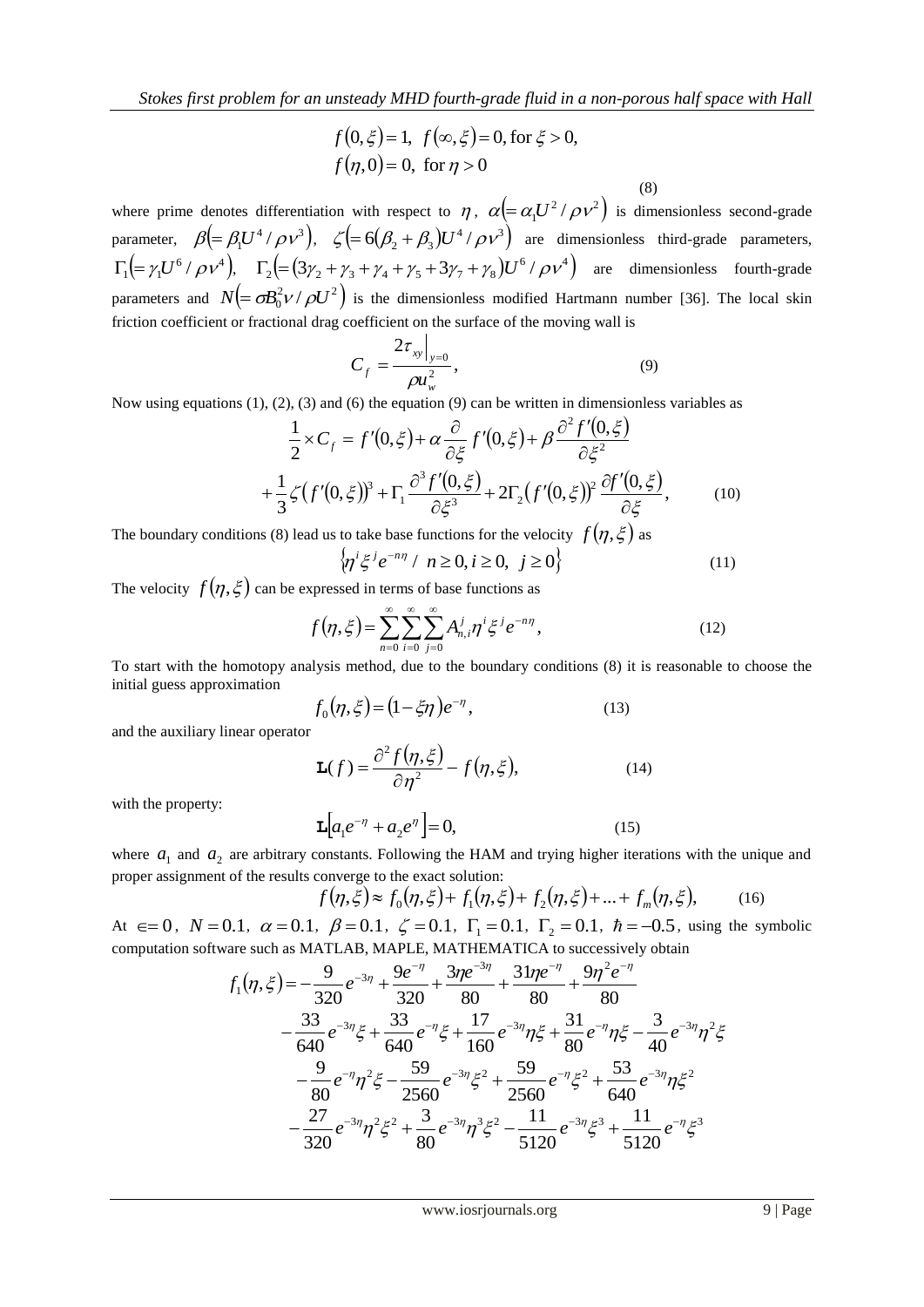*Stokes first problem for an unsteady MHD fourth-grade fluid in a non-porous half space with Hall* 

$$
+\frac{13}{1280}e^{-3\eta}\eta\xi^3-\frac{7}{640}e^{-3\eta}\eta^2\xi^3+\frac{1}{160}e^{-3\eta}\eta^3\xi^3+e^{-\eta}(1-\eta\xi),\quad(17)
$$

similarly  $f_2(\eta, \xi)$ ,  $f_3(\eta, \xi)$ ,  $f_4(\eta, \xi)$  and so on are calculated. The obtained values of  $f_0(\eta, \xi)$ ,  $f_1(\eta, \xi)$ ,  $f_2(\eta, \xi)$ , - - - -leads us to write

$$
f_m(\eta, \xi) = \sum_{n=0}^{2m+1} \sum_{i=0}^{2m+2-n} \sum_{j=0}^{2m+1} A_{m,n}^{i,j} \eta^i \xi^j e^{-n\eta}.
$$
 (18)

By avoiding the detailed recurrence relations which we calculated but not presenting here due to space, the total complex analytic solution in compact form is

$$
f(\eta, \xi) = \sum_{m=0}^{\infty} f_m(\eta, \xi) = \lim_{L \to \infty} \sum_{m=0}^{L} A_{m,0}^{0,0}
$$
  
+ 
$$
\lim_{L \to \infty} \sum_{n=1}^{L+1} e^{-n\eta} \left( \sum_{m=n-1}^{L} \sum_{i=0}^{2m+2-n} \sum_{j=0}^{m} A_{m,n}^{i,j} \eta^i \xi^j \right),
$$
(19)

where from initial guess in equation (13) we obtain

$$
A_{0,1}^{0,0} = 1, A_{0,1}^{1,1} = -1 \text{ and all } A_{0,n}^{i,j} = 0, \text{ for } (i = 0,1,2), (j, n = 0,1). \tag{20}
$$

We know that the auxiliary parameter  $\hbar$  gives the convergence region and rate of approximation for the homotopy analysis method. From  $\hbar - curve$  in Fig. 1 we note that the range for the admissible value for  $\hbar$  is  $-0.8 < \hbar < 0$ . Our calculations depict that the series of the dimensionless velocity in equation (19) converges in the whole region of  $\eta$  and  $\xi$  for  $\hbar = -0.5$ .

#### **III. GRAPHS, TABLE AND DISCUSSION**

The discussion of emerging parameters on the dimensionless velocity  $f(\eta, \xi)$  is as follows:

Figs. 2 to 9 are plotted in absence of Hall currents and in Fig. 10 Hall current is taken into account. Fig. 2 displays the velocity  $f$  for various values of  $\eta$ . This figure describes that as we move away from the moving wall the velocity decreases and also the fluid near the wall moves together with the wall with the same velocity as of the wall. Fig. 3 presents the velocity profile  $f$  for various values of  $\xi$ . This figure shows that with the passage of time the velocity of the fluid decreases as we go in the increasing direction of  $\eta$ . Fig. 4 elucidates the variation of Hartmann number on the velocity. It is found that the velocity and boundary layer thickness decreases with an increase in  $N$ . When magnetic field is applied transverse to the fluid velocity then it gives rise to a drag-like or resistive force which slow down or suppress the motion of the fluid on the wall. This leads to a reduction in the velocity of the fluid as seen in Fig. 4. This means that the magnetic force provides a mechanism to the control of boundary layer thickness. Fig. 5 illustrates the influence of second-grade parameter on the velocity profile  $f$ . It is evident from the figure that an increase in  $\alpha$  results in the increase of the velocity, here boundary layer thickness increases and shear thickening is observed. In Figs. 6 and 7 the velocity distribution is presented for the various values of third-grade parameters  $\beta$  and  $\zeta$ . It is observed that the velocity decreases by increasing the influence of  $\beta$  and  $\zeta$ . Figs. 8 and 9 show that the velocity  $f$  decreases for fourth-grade parameters  $\Gamma_1$  and  $\Gamma_2$ . With the inclusion of Hall term velocity field becomes complex, so we plot absolute value of the velocity profile  $f$  in Fig. 10. We observe that with increase in Hall parameter  $\in$ absolute value of the velocity and boundary layer thickness increases.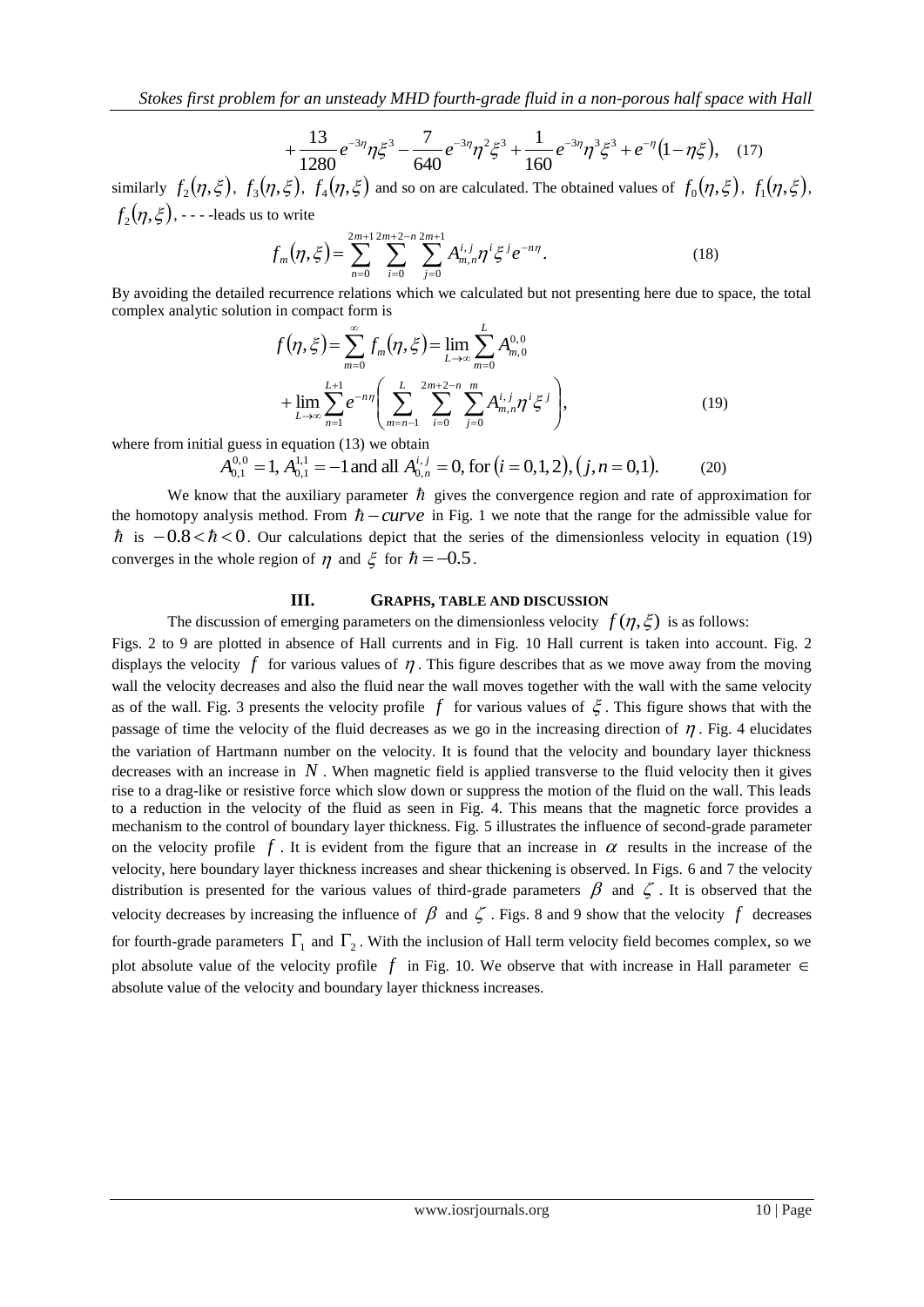

Fig. 1  $\hbar$  - curve for  $f(\eta, \xi)$ .



Fig. 2 Influence of  $\eta ~ \text{g} \text{g} \text{g} f(\eta, \xi)$  .



Fig. 3 Influence of  $\xi$  on  $f(\eta, \xi)$ .



Fig. 4 Influence of  $N$   $\varrho n$   $f(\eta, \xi)$ .



Fig. 5 Influence of  $\alpha$  on  $f(\eta, \xi)$ .



Fig. 6 Influence of  $\beta$  on  $f(\eta, \xi)$ .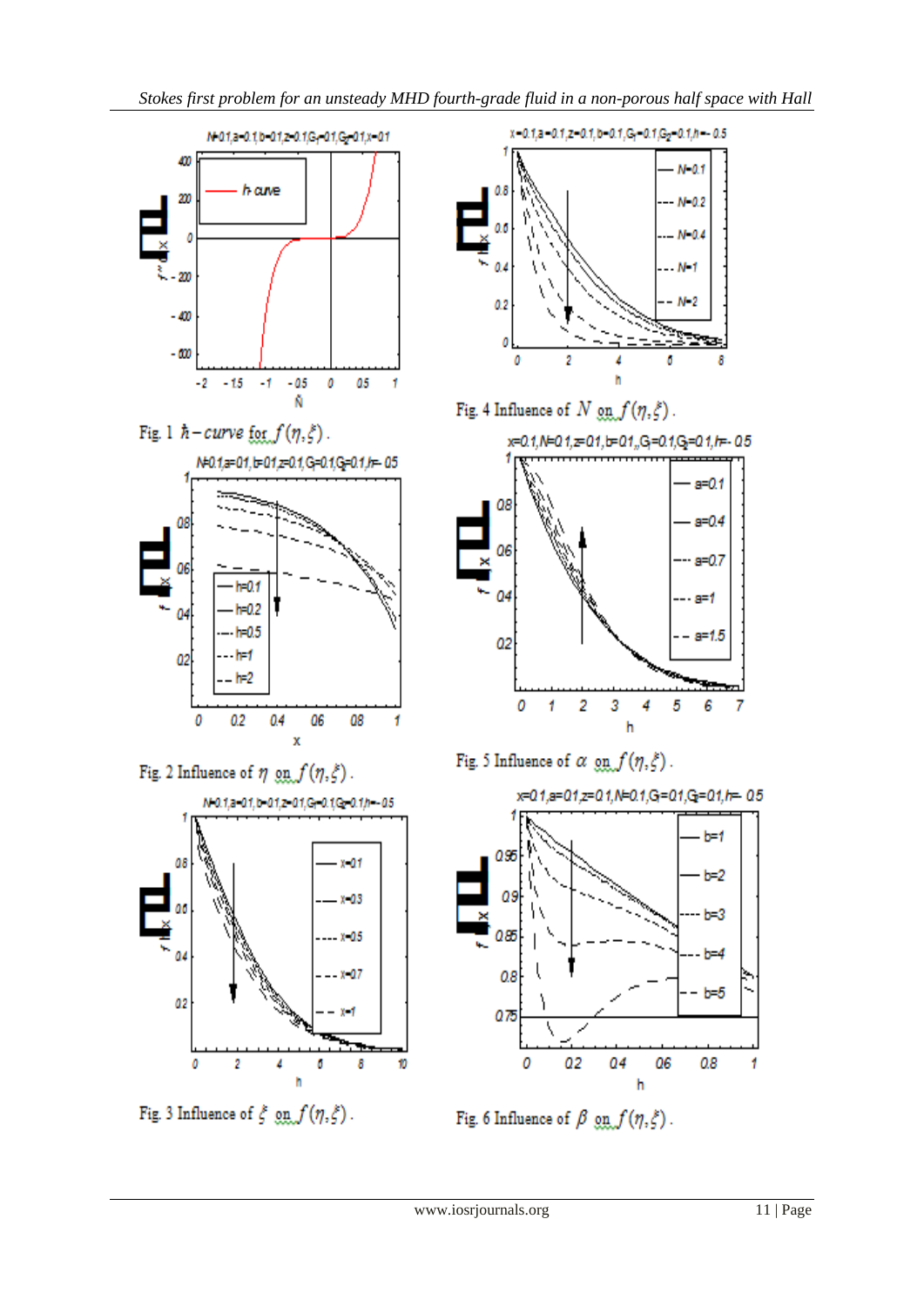

Table shows the influence of the Hartmann number N, Hall parameter  $\in$  and fourth-grade parameters  $\Gamma_1$ ,  $\Gamma_2$ on local skin friction coefficient  $C_f$  given by equation (10). It is observed from table that with increase in Hartmann number N absolute value of the skin friction coefficient  $C_f$  increases and with increase in Hall  $current \in absolute$  value of the skin friction coefficient decreases. When magnetic field is applied normal to the fluid velocity then it gives rise to a drag-like or resistive force which slow down or suppress the motion of the fluid on the moving surface. This leads to a reduction in the velocity of the fluid and flow rates. With the increase in the strength of the magnetic field the motion of the particulate suspension on the surface reduces due to which shear stress at the wall reduces with increase in Hall current  $\in$ , as observed in the table. Table illustrates that increase in the fourth-grade material parameters  $\Gamma_1$  and  $\Gamma_2$  give an increase in the value of the shear stress at the moving wall.

Table. Absolute Values of the skin friction coefficient  $C_f$  with  $\alpha = 0.1$ ,  $\beta = 0.1$ ,  $\zeta = 0.1$ ,  $\xi = 0.1$ ,  $\hbar = -0.5$ .

|            | $\Gamma_{2}$                        |  | $\epsilon = 0.1$ $\epsilon = 0.1$ $\epsilon = 0.1$ $N = 0.1$ $N = 0.1$ $N = 0.1$ |  |
|------------|-------------------------------------|--|----------------------------------------------------------------------------------|--|
|            |                                     |  | $N = 0.1$ $N = 0.3$ $N = 0.5$ $\in = 0.2$ $\in = 0.3$ $\in = 0.5$                |  |
| 0.1        | 0.1                                 |  | 1.31797 1.50744 1.69454 1.31532 1.31123 1.30026                                  |  |
| 0.3        | $\qquad 0.1$                        |  | 1.53032 1.72276 1.9128 1.52762 1.52345 1.51226                                   |  |
| 0.5        | $\qquad 0.1$                        |  | 1.74271 1.93812 2.13112 1.73996 1.73571 1.72432                                  |  |
| 0.1        | $\begin{array}{cc} 0.2 \end{array}$ |  | 2.16588 2.39382 2.62091 2.16267 2.15771 2.14446                                  |  |
| 0.1        | 0.3                                 |  | 4.07518 4.42794 4.78267 4.07021 4.06253 4.04201                                  |  |
| $\Omega$ 1 | 0.5                                 |  | 20.1533 21.4182 22.6789 20.1354 20.1076 20.0334                                  |  |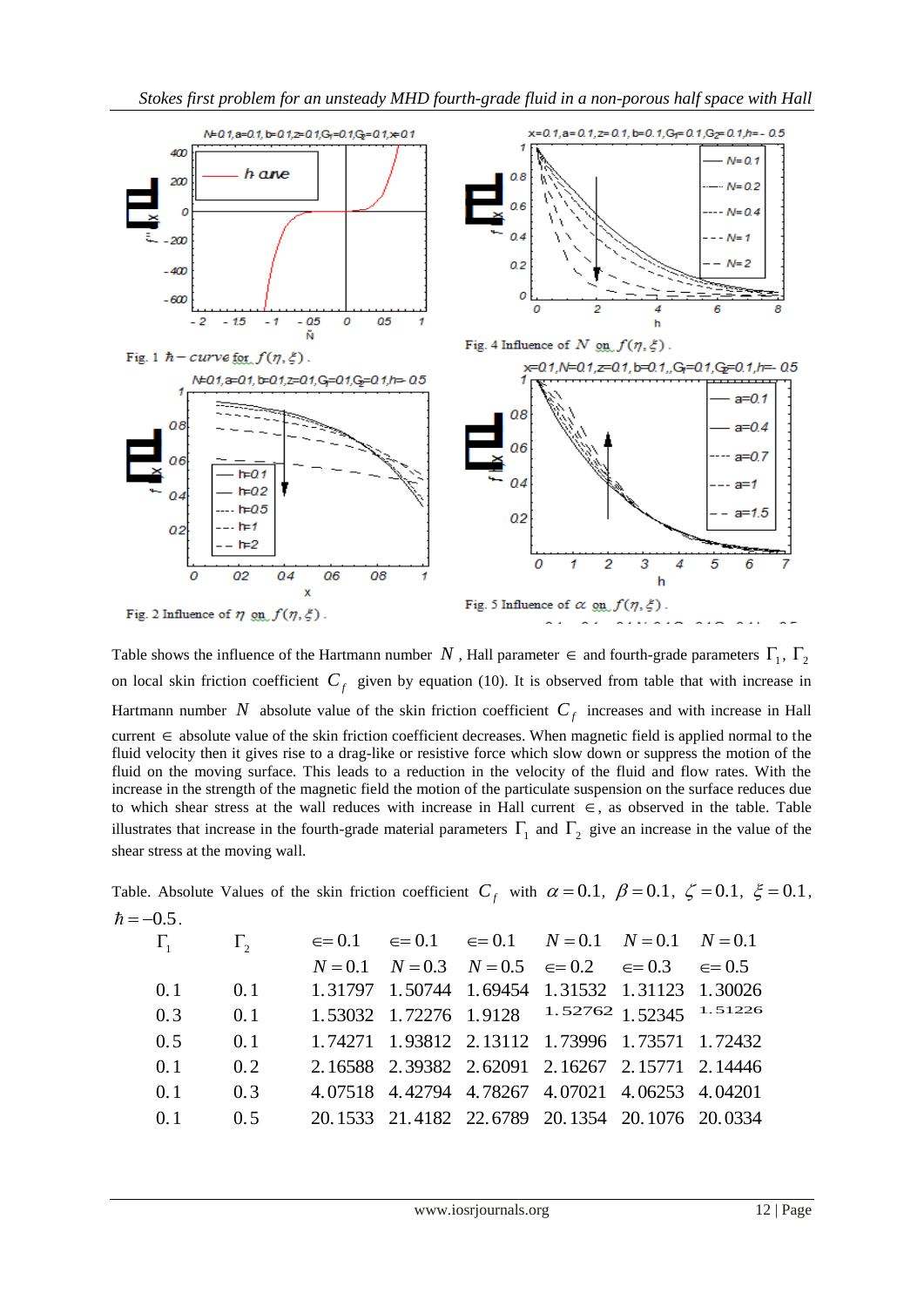### **IV. CONCLUSION**

The Stokes' first problem of an unsteady MHD fourth-grade fluid in a non-porous half space is discussed by taking Hall currents in to account. Analytical solution for the non-linear problem is given and convergence of the solution is appropriately discussed. The non-linear effects on the velocity is shown and discussed. This reveal that plots for shear thickening/shear thinning behavior of a fluid are dependent upon the rheological properties of the fluid. The numerical results for Hall parameter  $\in$ , Hartmann number N and fourth-grade material parameters  $\Gamma_1$ ,  $\Gamma_2$  reveal that Hall parameter, Hartmann number and fourth-grade material parameters have significant influence on the local skin-friction coefficient on the surface of the impulsively moving wall.

#### **REFERENCES**

- [1] G. G. Stokes, On the effect of the internal friction of fluids on the motion of pendulums, *Trans. Cambridge Phil. Soc, (Part II), 9(2)*, 1851, 8-106.
- [2] R. I. Tanner, Note on the Rayleigh problem for a visco-elastic fluid, *Z. angew. Math. Phys, (ZAMP), 13*, 1962, 573- 580.
- [3] V.M. Soundalgekar, Stokes problem for elastico-viscous fluid, *Rheol. Acta, 13(2)*, 1974, 177-179.
- [4] I. Teipel, The impulsive motion of a flat plate in a viscoelastic fluid, *Acta Mech, 39(3-4)*, 1981, 277-279.
- [5] P. Puri, Impulsive motion of a flat plate in a Rivlin--Ericksen fluid, *Rheol. Acta, 23(4)*, 1984, 451-453.
- [6] M.E. Erdogan, Plane surface suddenly set in motion in a non-Newtonian Fluid, *Acta Mech, 108(1-4)*, 1995, 179-187.
- [7] Y. Zeng and S. Weinbaum, Stokes problems for moving half-planes, *J. Fluid Mech, 287*, 1995, 59-74.
- [8] W. C. Tan and M. Y. Xu, The impulsive motion of flat plate in a generalized second grade fluid, *Mech. Res. Comm, 29*, 2002, 3-9.
- [9] W. C. Tan and M. Y. Xu, Plane surface suddenly set in motion in a viscoelastic fluid with fractional Maxwell model, *Acta Mech. Sin, 18(4)*, 2002, 342-349.
- [10] M. E. Erdogan, On the unsteady unidirectional flows generated by impulsive motion of a boundary or sudden application of a pressure gradient, *Int. J. Non-Linear Mech, 37(6)*, 2002, 1091-1106.
- [11] C. Fetecau and C. Fetecau, The first problem of Stokes for an Oldroyd-B fluid, *Int. J. Non-Linear Mech, 38(10)*, 2003, 1539-1544.
- [12] W. C. Tan and T. Masuoka, Stokes' first problem for an Oldroyd-B fluid in a porous half space, *Phys. Fluids, 17*, 2005, 023101-023107.
- [13] W. C. Tan and T. Masuoka, Stokes' first problem for a second grade fluid in a porous half-space with heated boundary, *Int. J. Non-Linear Mech, 40*, 2005, 515-522.
- [14] J. Zierep and C. Fetecau, Energetic balance for the Rayleigh--Stokes problem of a second grade fluid, *Int. J. Engng Sci, 45*, 2007, 155-162.
- [15] J. Zierep, R. Bohning and C. Fetecau, Rayleigh--Stokes problem for non-Newtonian medium with memory, *Z. Angew. Math. Mech. (ZAMM), 87*, 2007, 462-467.
- [16] D. Vieru, M. Nazar, C. Fetecau and C. Fetecau, New exact solutions corresponding to the first problem of Stokes for Oldroyd-B fluids, *Comput. Math. Appl, 55*, 2008, 1644-1652.
- [17] F. Shahzad, T. Hayat and M. Ayub, Stokes' first problem for the rotating flow of a third grade fluid, *Nonlinear Analysis: Real World Applications, 9(4),* 2008, 1794-1799.
- [18] T. Hayat, F. Shahzad, M. Ayub and S. Asghar, Stokes' first problem for a third grade fluid in a porous half space, *Comm. Non-linear Sci. Numer. Simm, 13(9)*, 2008, 1801-1807.
- [19] K. Fakhari, A. A. Zainal and A. H. Kara, A note on the interplay between symmetries, reduction and conservation laws of Stokes' first problem for third-grade rotating fluids, *Pramana J. Phys, 77(3)*, 2011, 439-445.
- [20] M. Sajid, N. Ali, T. Javed and Z. Abbas, Stokes' first problem for a MHD third grade fluid in a porous half space, *J. Porous Media, 1(3),* 2010, 279-284.
- [21] H. Sato, The Hall effects in the viscous flow of ionized gas between parallel plates under transverse magnetic field, *J. Phys. Soc. Japan, 16(7),* 1961, 1427-1433.
- [22] K. Cramer, S. Pai, *Magnetofluid Dynamics for Engineers and Applied Physicists*, (McGraw Hill, New York, 1973).
- [23] M. Ayub, H. Zaman and M. Ahmad, Series solution of hydromagnetic flow and heat transfer with Hall effect in a second grade fluid over a stretching sheet, *Cent. Eur. J. Phys, 8(1),* 2010, 135-149.
- [24] M. Ahmad, H. Zaman and N. Rehman, Effects of Hall current on unsteady MHD flows of a second grade fluid, *Cent. Eur. J. Phys,* 8(3), 2010, 422-431.
- [25] H. Zaman, Hall effects on the unsteady incompressible MHD fluid flow with slip conditions and porous walls, *Applied Mathematics and Physics, 1(2),* 2013, 31-38.
- [26] T. Hayat, H. Zaman and M. Ayub, Analytic solution of hydromagnetic flow with Hall effect over a surface stretching with a power law velocity, *Numerical Methods for Partial Differential Equations, 27(4),* 2010, 937-959.
- [27] I. Pop and V. M. Soundalgekar, Effects of Hall current on hydromagnetic flow near a porous plate, *Acta Mech, 20(3- 4),* 1974, 315-318.
- [28] A. S. Gupta, Hydromagnetic flow past a porous flate plate with Hall effects, *Acta Mech, 22(3-4),* 1975, 281-287.
- [29] L. Debnath, S. C. Ray and A. K. Chatterjee, Effects of Hall current on unsteady hydromagnetic flow past a porous plate in a rotating fluid system, *Z. Angew. Math. Mech, 59(9),* 1979, 469-471.
- [30] M. Katagiri, The effect of Hall currents on the magnetohydrodynamic boundary layer flow past a semi-infinite flate plate, *J. Phys. Soc. Japan, 27(4),* 1969, 1051-1059.